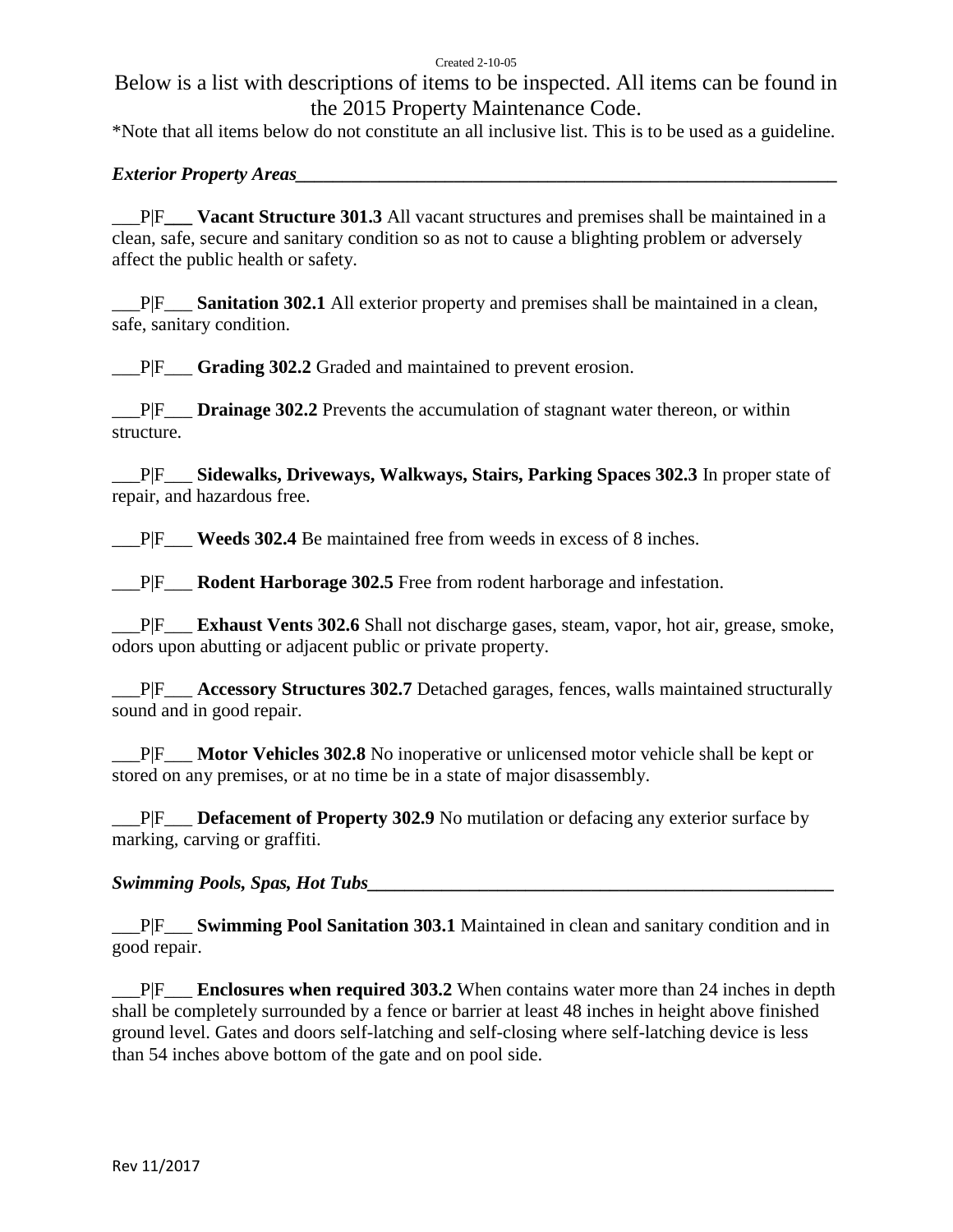\_\_\_P|F\_\_\_ **General 304.1** Maintained and in good repair, structurally sound and sanitary.

\_\_\_P|F\_\_\_ **Protective Treatment 304.2** All exterior surfaces shall be maintained and in good condition and protected from the elements and decay.

\_\_\_P|F\_\_\_ **Premise Identification 304.3** Shall have address numbers placed where visible and legible from the street or road fronting the property. Minimum 4 inches high. Numbers shall be in compliance with the numbering guide required or recommended by the Allendale Charter Township Fire Department.

\_\_\_P|F\_\_\_ **Structural Members 304.4** Free from deterioration and capable of supporting imposed dead and live loads.

\_\_\_P|F\_\_\_ **Foundation Walls 304.5** Maintained plumb and free from open cracks and breaks and prevent entry of rodents and other pests.

\_\_\_P|F\_\_\_ **Exterior Walls 304.6** Free from holes, breaks, loose or rotting materials; maintained weatherproof and properly coated to prevent deterioration.

\_\_\_P|F\_\_\_ **Roofs and Drainage 304.7** Roof and flashing shall be sound, tight and defect free as to not admit rain. Drains, gutters in good repair and free from obstructions.

\_\_\_P|F\_\_\_ **Decorative Features 304.8** Cornices, belt courses, corbels, terra cotta trim, wall facings maintained in good repair with proper anchorage.

\_\_\_P|F\_\_\_ **Overhang Extensions 304.9** In good repair and properly anchored and protected from elements.

\_\_\_P|F\_\_\_ **Stairways, decks, porches, balconies 304.10** Structurally sound, good repair, proper anchorage, capable of supporting imposed loads.

\_\_\_P|F\_\_\_ **Chimneys 304.11** Structurally safe and sound and protected from elements and decay.

\_\_\_P|F\_\_\_ **Handrails and Guards 304.12** Firmly fastened, in good condition, and capable of supporting imposed loads.

\_\_\_P|F\_\_\_ **Windows, Skylight and Door Frames 304.13** Kept in good repair, sound, and weather tight

P|F Glazing 304.13.1 Glazing materials free from cracks and holes.

\_\_\_P|F\_\_\_ **Openable windows 303.13.2** Every window other than fixed, shall be easily openable and capable of being held in position by window hardware.

\_\_\_P|F\_\_\_ **Insect Screens 304.14** From May 1st through November 1st

Rev 11/2017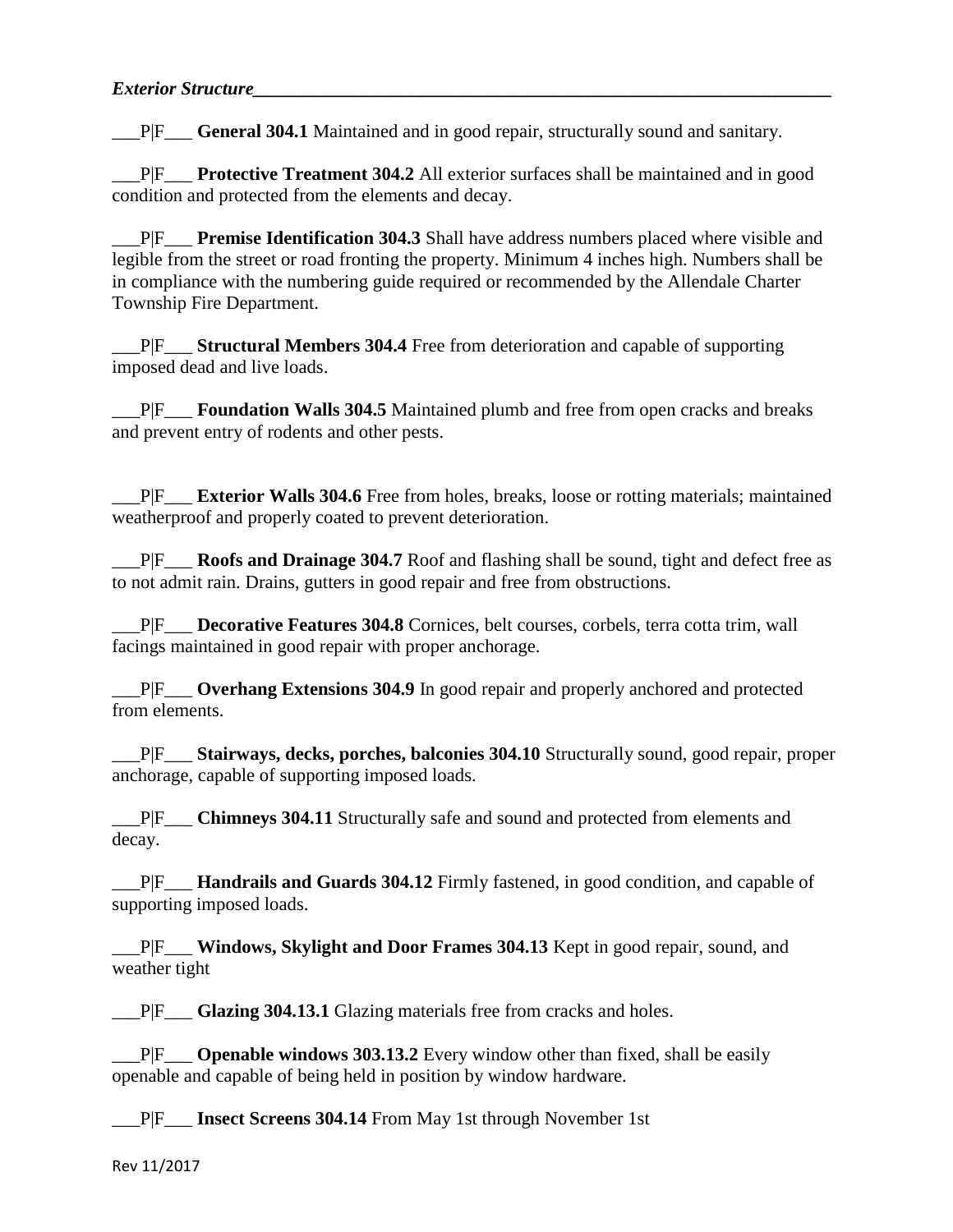\_\_\_P|F\_\_\_ **Doors 304.15** In good condition and locks shall tightly secure the door.

\_\_\_P|F\_\_\_ **Basement Hatchways 304.16** Basement hatchways shall be maintained to prevent the entrance of rodents, rain, and surface drainage water.

\_\_\_P|F\_\_\_ **Building Security 304.18** All doors, windows or hatchways for dwelling units, rooms or housekeeping units shall be provided with devices designed to provide security for the occupants and property within.

\_\_\_P|F\_\_\_ **Doors 304.18.1** For new construction, or alterations, remodeling's, or replacements in existing buildings, doors providing access to all dwelling units that are rented shall be equipped with a deadbolt lock shall be operated only by the turning of a knob or a key and shall have a lock throw of not less than 1-inch. A sliding bolt for this section shall not be acceptable. All deadbolts shall be in good working order and to be operable inside of the dwelling unit without the use of a key, tool, or combination thereof.

\_\_\_P|F\_\_\_ **Windows 304.18.2** Operable windows located in whole or part within 6 feet above ground level or a walking surface below that provides access to a dwelling unit shall be equipped with a window sash locking device.

\_\_\_P|F\_\_\_ **Basement Hatchways 304.18.3** Basement hatchways that provide access to a dwelling unit shall be equipped with devices that secure the units from unauthorized entry.

### *Interior Structure*

\_\_\_P|F\_\_\_ **General 305.1** The interior of a structure and equipment therein shall be maintained in good repair, structurally sound, and in sanitary condition. This includes the shared or public areas and exterior property.

\_\_\_P|F\_\_\_ **Structural Members 305.2** All structural members shall be maintained structurally sound, and capable of supporting the imposed loads.

\_\_\_P|F\_\_\_ **Interior Surfaces 305.3** All interior surfaces, including windows and doors, shall be maintained in good, clean and sanitary condition. Peeling, chipping, flaking or scraped away paint shall be repaired, removed, or covered. Cracked or loose plaster, decayed wood and other defective surface conditions shall be corrected.

\_\_\_P|F\_\_\_ **Stairs and Walking Surfaces 305.4** Every stair, ramp, landing, balcony, porch, deck or other walking surface shall be maintained in sound condition and good repair.

\_\_\_P|F\_\_\_ **Handrails and Guards 305.5** Every handrail and guard shall be firmly fastened and capable of supporting normally imposed loads and shall be maintained in good condition.

\_\_\_P|F\_\_\_ **Interior Doors 305.6** Every interior door shall fit reasonably well within its frame and shall be capable of being opened and closed by being properly and securely attached to jambs, headers or tracks.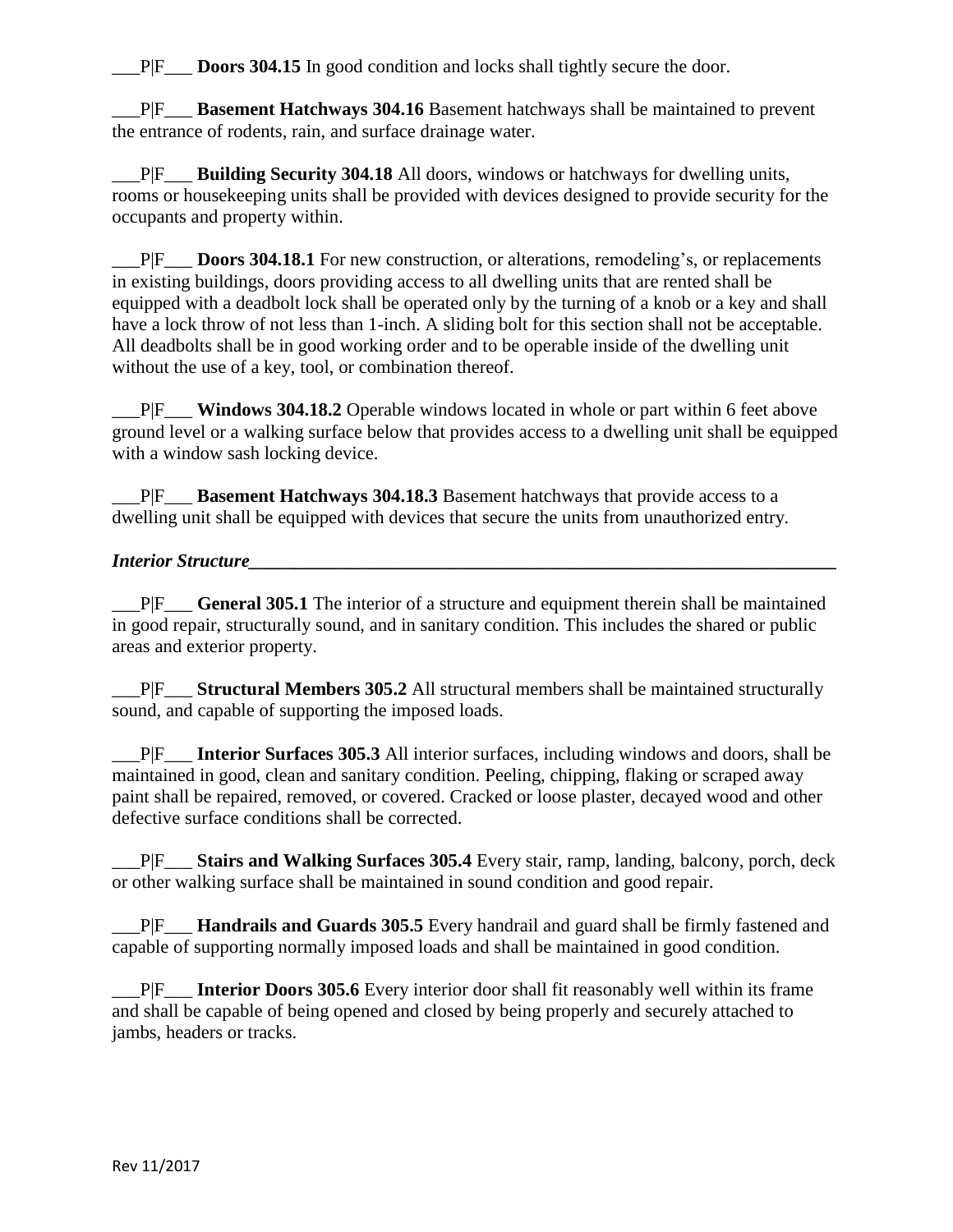### *Handrails and Guardrails*

\_\_\_P|F\_\_\_ **General 307.1** Every exterior and interior flight of stairs having more than four risers shall have a handrail on one side of the stair and every open portion of a stair, landing, balcony, porch, deck, ramp, or other walking surface which is more than 30 inches above the floor or grade below shall have guards. Handrails shall not be less than 30 inches high or more than 42 inches high measured vertically above the nose of the tread or above the finished floor of the landing or walking surfaces. Guards shall not be less than 30 inches high above the floor of the landing, balcony, porch, deck, or ramp or other walking surface.

### *Rubbish and Garbage* and *Garbage* and *Garbage* and *Garbage* and *Garbage* and *Garbage* and *Garbage* and *Garbage* and *Garbage* and *Garbage* and *Garbage* and *Garbage* and *Garbage* and *Garbage* and *Garbage* and

\_\_\_P|F\_\_\_ **Accumulation of rubbish or garbage 308.1** All exterior property and premises, and the interior of every structure, shall be free from any accumulation of rubbish or garbage.

\_\_\_P|F\_\_\_ **Disposal of Rubbish 308.2** Every occupant of a structure shall dispose of all rubbish in a clean and sanitary manner by placing such rubbish in approved containers.

\_\_\_P|F\_\_\_ **Rubbish Storage Facilities 308.2.1** The owner of every occupied premises shall supply approved covered containers for rubbish, and the owner of the premises shall be responsible for the removal of rubbish.

\_\_\_P|F\_\_\_ **Refrigerators 308.2.2** Refrigerators and similar equipment not in operation shall not be discarded, abandoned,

or stored on premises without first removing the doors.

\_\_\_P|F\_\_\_ **Disposal of Garbage 308.3** Every occupant shall dispose of garbage in clean and sanitary manner by placing such garbage in an approved garbage disposal facility or approved garbage containers.

\*\_\_\_P|F\_\_\_ **Containers 308.3.2** The owner of every establishment producing garbage shall provide, and at all times cause to be utilized, approved leak proof containers provided with closefitting covers for the storage of such materials until removed from the premises for disposal.

### *Pest Elimintation*

\_\_\_P|F\_\_\_ **Infestation 309.1** All structures shall be kept free from insect and rodent infestation. All structures in which insects or rodents are found shall be promptly exterminated by approved processes that will not be injurious to human health. After extermination, proper precautions shall be taken to prevent re-infestation.

\_\_\_P|F\_\_\_ **Occupant 309.5** The occupant of any structure shall be responsible for the continued rodent and pest-free condition of the structure.

**Exception:** Where the infestations are caused by defects in the structure, the owner shall be responsible for extermination.

### Light, Ventilation and Occupancy Limitations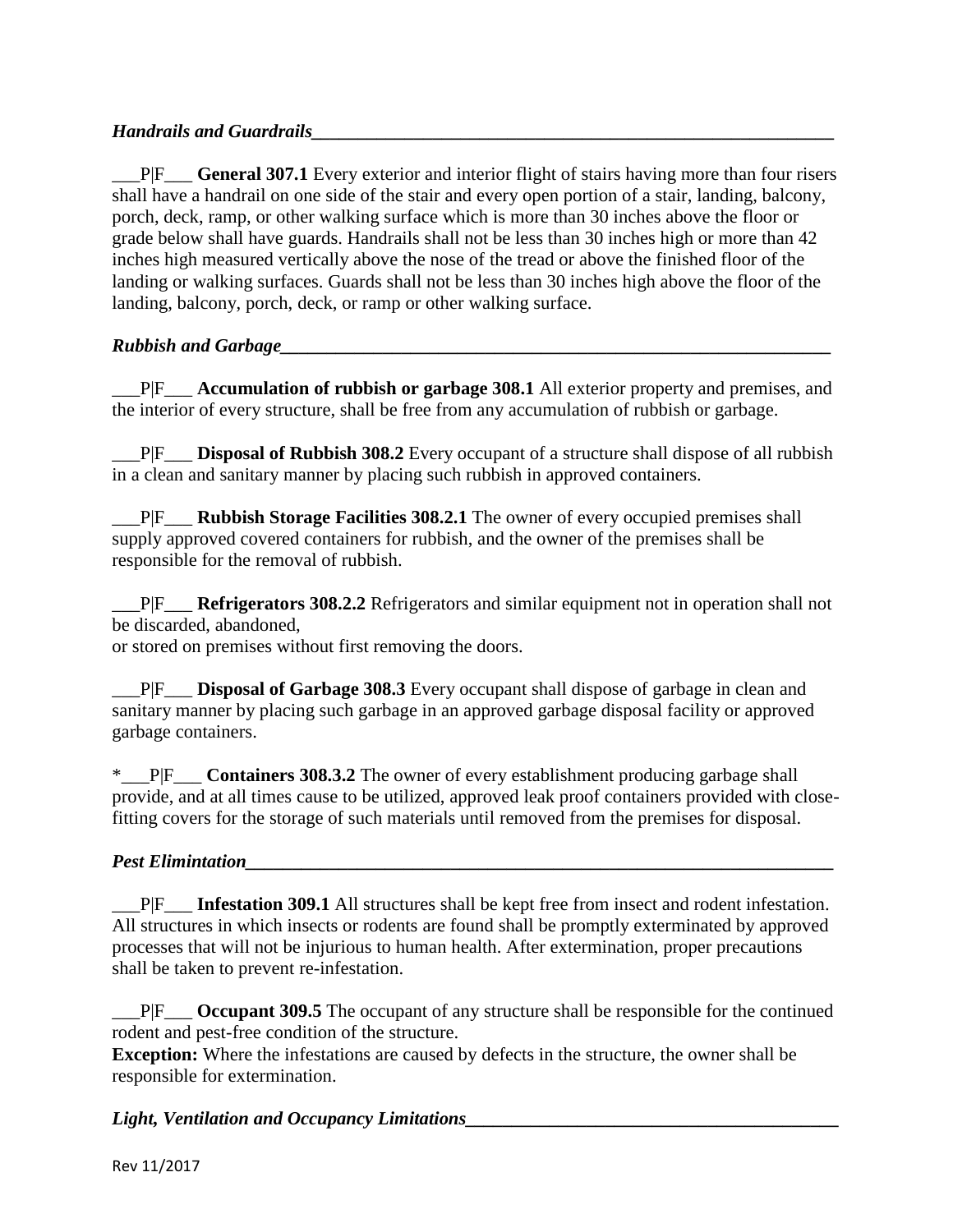\_\_\_P|F\_\_\_ **Responsibility 401.2** The owner of the structure shall provide and maintain light, ventilation and space conditions in compliance with these requirements. A person shall not permit another person to occupy any premises that do not comply with the requirements of this chapter.

\_\_\_P|F\_\_\_ **Alternative Devices 401.3** In lieu of the means for natural light and ventilation herein prescribed, artificial light or mechanical ventilation complying with the *Michigan Building Code, and Michigan Mechanical Code* shall be permitted.

### $Lieht$

\_\_\_P|F\_\_\_ **Habitable Spaces 402.1** Every habitable space shall have at least one window of approved size facing directly to the outdoors or to a court. The minimum total glazed area for every habitable space shall be 8 percent of the floor area of such room. Wherever walls or other portions of a structure face a window of any room and such obstructions are located less than 3 feet from the window and extend to a level above that of the ceiling of the room, such window shall not be included as contributing to the required minimum total window area for the room. **Exception:** Where natural light for rooms or spaces without exterior glazing areas is provided through an adjoining room, the unobstructed opening to the adjoining room shall be at least 8 percent of the floor area of the interior room or space, but not less than 25 square feet. The exterior glazing area shall be based on the total floor area being served.

\_\_\_P|F\_\_\_ **Common Halls and Stairways 402.2** Every common hall and stairway in residential occupancies, other than in one and two-family dwellings, shall be lighted at all times with at least a 60 watt standard incandescent light bulb for each 200 square feet of floor area or equivalent illumination, provided that the spacing between lights shall not be greater than 30 feet.

\_\_\_P|F\_\_\_ **Other Spaces 402.3** All other spaces shall be provided with natural or artificial light sufficient to permit the maintenance of sanitary conditions, and the safe occupancy of the space and utilization of the appliances, equipment and fixtures.

### $$

\_\_\_P|F\_\_\_ **Habitable Spaces 403.1** Every habitable space shall have at least one openable window. The total openable area of the windows in every room shall be equal to at least 45 percent of the minimum glazed area required in section 402.1.

**Exception:** Where rooms and spaces without openings to the outdoors are ventilated through an adjoining room, the unobstructed opening to the adjoining room shall be at least 8 percent of the floor area of the interior room or space, but not less than 25 square feet. The ventilation openings to the outdoors shall be based on a total floor area being ventilated.

\_\_\_P|F\_\_\_ **Bathrooms and toilet rooms 403.2** Every bathroom and toilet room shall comply with the ventilation requirements for habitable spaces as required by section 403.1, except that a window shall not be required in such spaces equipped with a mechanical ventilation system. Air exhausted by a mechanical ventilation system from a bathroom or toilet room shall discharge to the outdoors and shall not be re-circulated.

\_\_\_P|F\_\_\_ **Cooking facilities 403.3** Unless approved through the certificate of occupancy, cooking shall not be permitted in any rooming unit or dormitory unit, and a cooking facility or appliance shall not be permitted to be present in a rooming unit or dormitory unit. **Exception:** Where specifically approved in writing by the code official.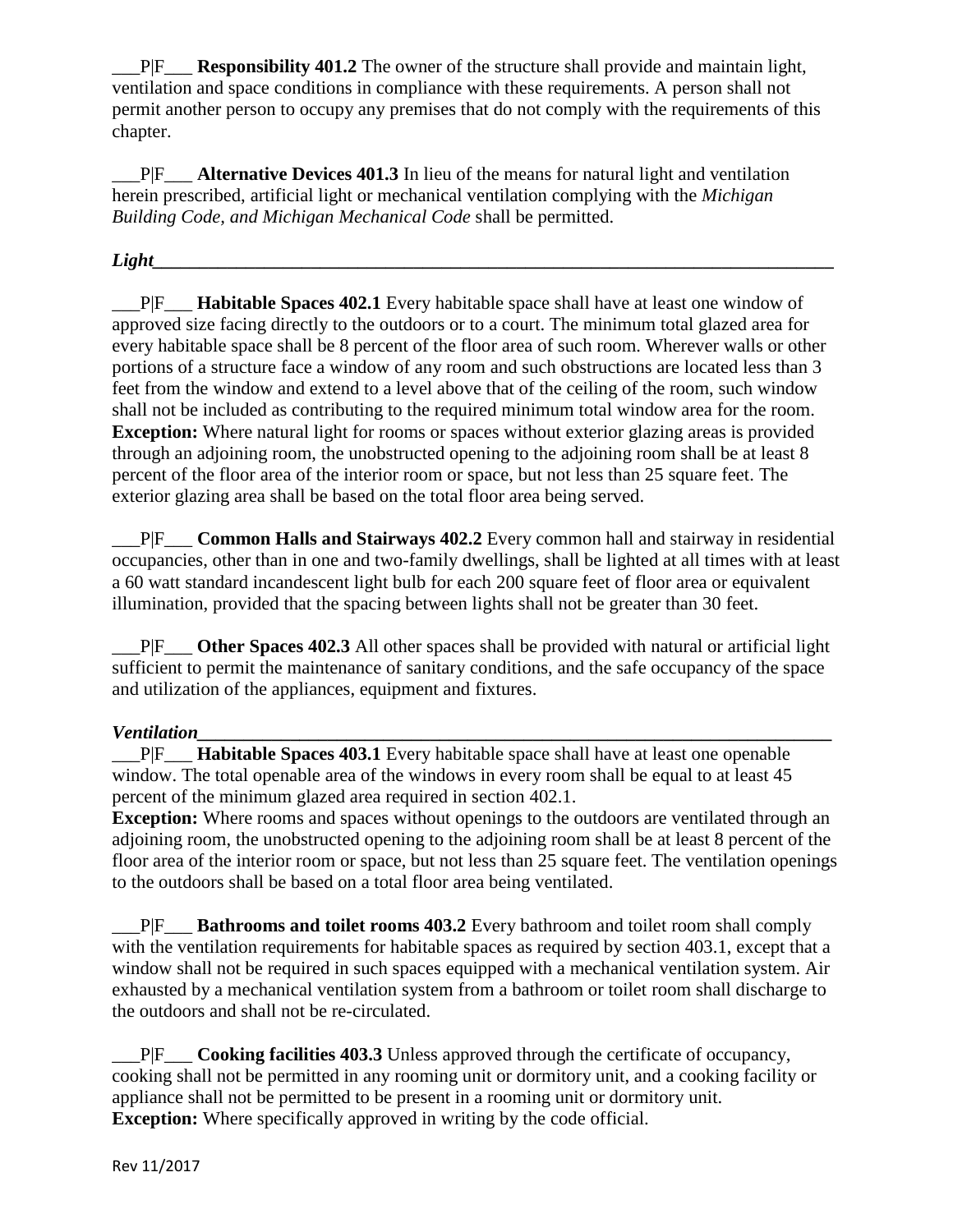\_\_\_P|F\_\_\_ **Clothes dryer exhaust 403.5** Clothes dryer exhaust systems shall be independent of all other systems and shall be exhausted in accordance with manufacturer's instructions.

### *Occupancy Limitations*

\_\_\_P|F\_\_\_ **Privacy 404.1** Dwelling units, housekeeping units, rooming units and dormitory units shall be arranged to provide privacy and be separate from other adjoining spaces.

\_\_\_P|F\_\_\_ **Minimum room widths 404.2** A habitable room, other than a kitchen, shall not be less than 7 feet in any plan dimension. Kitchens shall have a clear passageway of not less than 3 feet between counter fronts and appliances or counter fronts and walls.

\_\_\_P|F\_\_\_ **Minimum ceiling heights 404.3** Habitable spaces, hallways, corridors, laundry areas, bathrooms, toilet rooms and habitable basement areas shall have a clear ceiling height of not less than 7 feet.

**Exceptions:** In one and two family dwellings, beams or girders spaced not less than 4 feet on center and projecting not more than 6 inches below the required ceiling height. Basement rooms in one and two-family dwellings occupied exclusively for laundry, study or recreation purposes, having a ceiling height of not less than 6 feet 8 inches with not less than 6 feet 4 inches of clear height under beams, girders, ducts and similar obstructions. Rooms occupied exclusively for sleeping, study or similar purposes and having a sloped ceiling over all or part of the room, with a clear ceiling height of at least 7 feet over not less than one-third of the required minimum floor area. In calculating the floor area of such rooms, only those portions of the floor area with a ceiling height of 5 feet or more shall be included.

\_\_\_P|F\_\_\_ **Area for sleeping purposes 404.4.1** Every bedroom occupied by one person shall contain at least 70 square feet of floor area and every bedroom occupied by more than one person shall contain at least 50 square feet of floor area for each occupant thereof.

\_\_\_P|F\_\_\_ **Access from bedrooms 404.4.2** Bedrooms shall not constitute the only means of access to other bedrooms or habitable spaces and shall not serve as the only means of egress from other habitable spaces. **Exception:** Units that contain fewer than two bedrooms.

\_\_\_P|F\_\_\_ **Water closet accessibility 404.4.3** Every bedroom shall have access to at least one water closet and one lavatory without passing through another bedroom. Every bedroom in a dwelling unit shall have access to at least one water closet and lavatory located in the same story as the bedroom or an adjacent story.

\_\_\_P|F\_\_\_ **Prohibited Occupancy 404.4.4** Kitchens and non-habitable spaces shall not be used for sleeping purposes.

\_\_\_P|F\_\_\_ **Other requirements 404.4.5** Bedrooms shall comply with the applicable provisions of this code including, but not limited to, the light, ventilation, room area, ceiling height and room width requirements of this chapter; the plumbing facilities and water heating facilities of chapter 5; the heating facilities and electrical receptacle requirements of chapter 6; and the smoke detector and emergency escape requirements of chapter 7.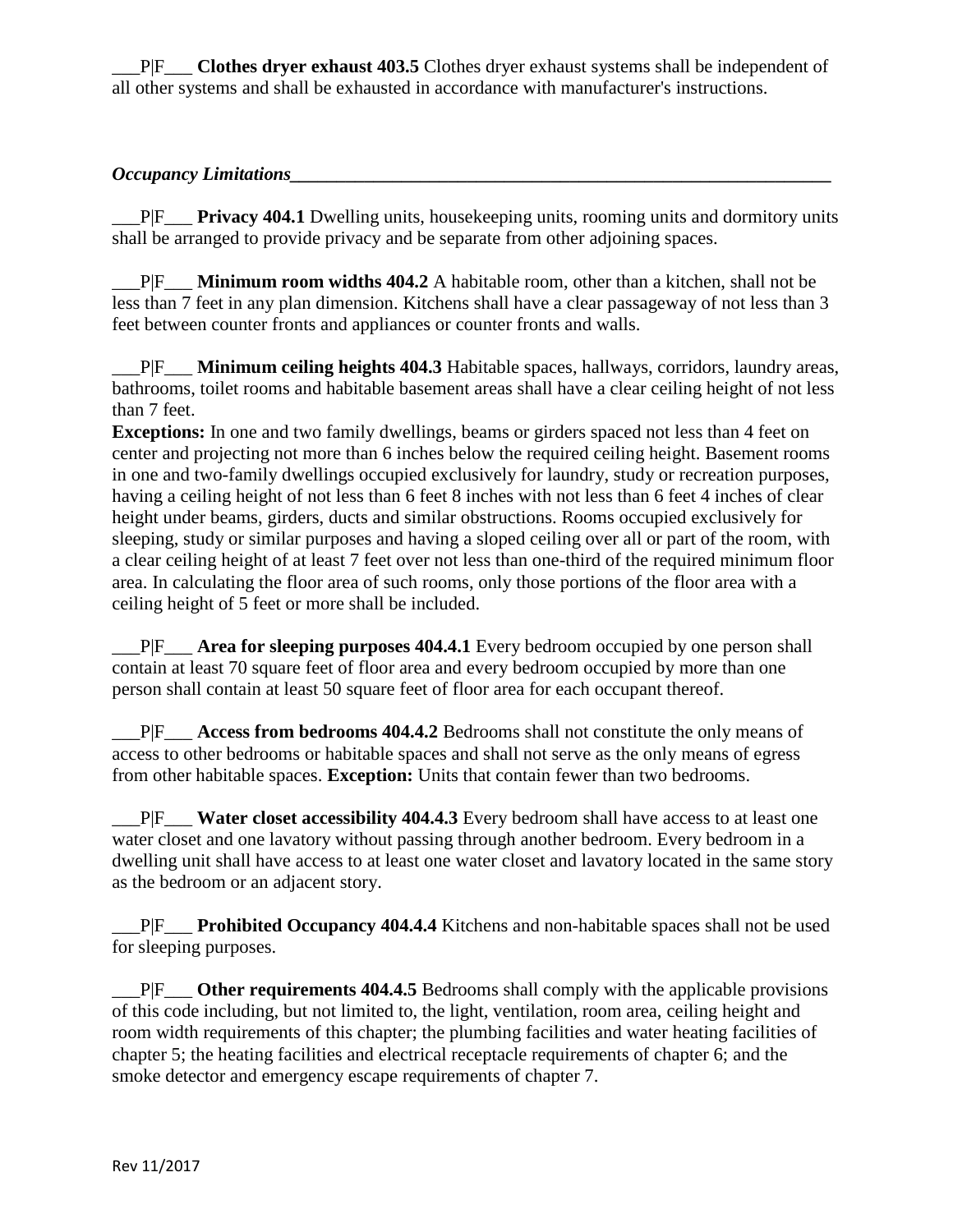\_\_\_P|F\_\_\_ **Overcrowding 404.5** Dwelling units shall not be occupied by more occupants than permitted by the zoning ordinance for the particular zoning district in which the property is located.

\_\_\_P|F\_\_\_ **Food preparation 404.7** All spaces to be occupied for food preparation purposes shall contain suitable space and equipment to store, prepare and serve food in a sanitary manner. There shall be adequate facilities and services for the sanitary disposal of food wastes and refuse, including facilities for temporary storage.

## *Plumbing Facilities and Fixture Requirements*

P|F Responsibility 501.2 The owner of the structure shall provide and maintain such plumbing facilities and plumbing fixtures in compliance with these requirements. A person shall not permit another person to occupy any structure or premises, which does not comply with the requirements of this chapter.

\_\_\_P|F\_\_\_ **Dwelling units 502.1** Every dwelling unit shall contain its own bathtub or shower, lavatory, water closet, and kitchen sink which shall be maintained in a sanitary, safe working condition. The lavatory shall be placed in the same room as the water closet or located in close proximity to the door leading directly into the room in which such water closet is located. A kitchen sink shall not be used as a substitute for the required lavatory.

\_\_\_P|F\_\_\_ **Toilet Rooms-Privacy 503.1** Toilet rooms and bathrooms shall provide privacy and shall not constitute the only passageway to a hall or other space, or to the exterior. A door and interior locking device shall be provided for all common or shared bathrooms and toilet rooms in a multiple dwelling.

\_\_\_P|F\_\_\_ **Location 503.2** Toilet rooms and bathrooms serving rooming units, dormitory units, or housekeeping units shall have access by traversing not more than one flight of stairs and shall have access from a common hall or passageway.

\_\_\_P|F\_\_\_ **Floor Surface 503.4** In other than dwelling units, every toilet room floor shall be maintained to be a smooth, hard, non-absorbent surface to permit such floor to be easily kept in a clean and sanitary condition.

\_\_\_P|F\_\_\_ **General-Plumbing systems and fixtures 504.1** All plumbing fixtures shall be properly installed and maintained

in working order, shall be kept free from obstructions, leaks and defects and be capable of performing the function for which such plumbing fixtures are designed.

\_\_\_P|F\_\_\_ **Fixture Clearances 504.2** Plumbing fixtures shall have adequate clearances for usage and cleaning.

\_\_\_P|F\_\_\_ **Plumbing system hazards 504.3** Where it is found that a plumbing system in a structure constitutes a hazard to the occupants or the structure by reason of inadequate service, inadequate venting, cross connection, back siphonage, improper installation, deterioration or damage or for similar reasons, the code official shall require the defects to be corrected to eliminate the hazard.

Rev 11/2017 \_\_\_P|F\_\_\_ **General-Water System 505.1** Every sink, lavatory, bathtub or shower, drinking fountain, water closet or other plumbing fixture shall be properly connected to either a public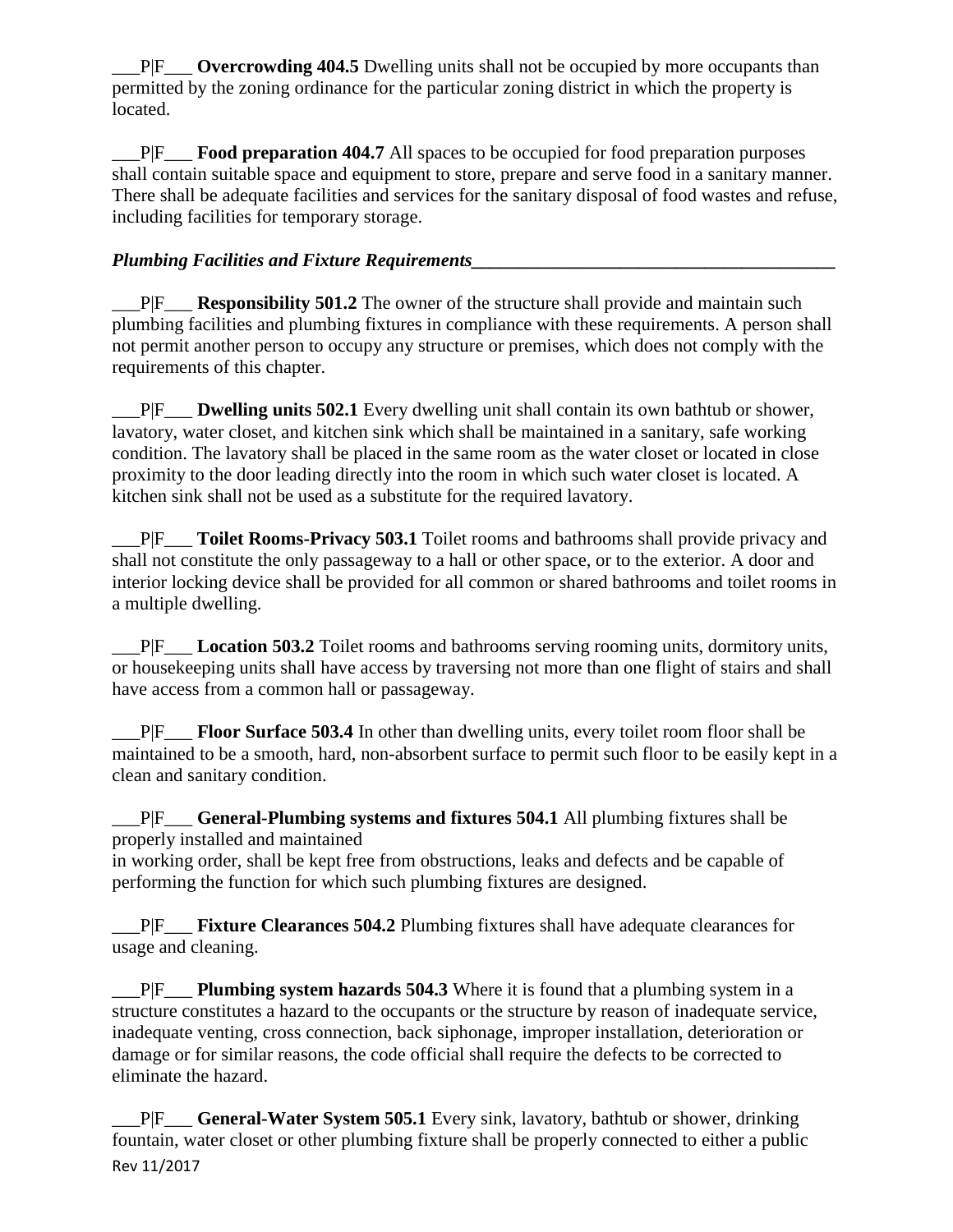water system or to an approved private water system. All kitchen sinks, lavatories, laundry facilities, bathtubs and showers, shall be supplied with hot or tempered and cold running water in accordance with the *Michigan Plumbing Code.*

\_\_\_P|F\_\_\_ **Contamination 505.2** The water supply shall be maintained free from contamination, and all water inlets for plumbing fixtures shall be located above the flood-level rim of the fixture. Shampoo basin faucets, janitor sink faucets and other hose bibs or faucets to which hoses are attached and left in place, shall be protected by an approved atmospheric-type vacuum breaker or an approved permanently attached hose connection vacuum breaker.

\_\_\_P|F\_\_\_ **Supply 505.3** The water supply system shall be installed and maintained to provide a supply of water to plumbing fixtures, devices and appurtenances in sufficient volume and at pressures adequate to enable the fixtures to function properly, safely, and free from defects and leaks.

\_\_\_P|F\_\_\_ **Water Heating Facilities 505.4** Water heating facilities shall be properly installed, maintained and capable of providing an adequate amount of water to be drawn at every required sink, lavatory, bathtub, shower, and laundry facility at a temperature not less than 110 degrees F. A gas burning water heater shall not be located in any bathroom, toilet room, bedroom, or other occupied room normally kept closed, unless adequate combustion air is provided. An approved combination temperature and pressure-relief valve and relief-valve discharge pipe shall be properly installed and maintained on water heaters.

\_\_\_P|F\_\_\_ **General-Sanitary drainage system 506.1** Plumbing fixtures shall be properly connected to either a public sewer system or to an approved private sewage disposal system.

\_\_\_P|F\_\_\_ **Maintenance 506.2** Every plumbing stack, vent, waste, and sewer line shall function properly and be kept free from obstructions, leaks and defects.

\_\_\_P|F\_\_\_ **General-Storm Drainage 507.1** Drainage of roofs and paved areas, yards and courts and other open areas on the premises shall not be discharged in a manner that creates a public nuisance.

### *Mechanical and Electrical Requirements\_\_\_\_\_\_\_\_\_\_\_\_\_\_\_\_\_\_\_\_\_\_\_\_\_\_\_\_\_\_\_\_\_\_\_\_\_\_\_\_\_\_\_\_*

\_\_\_P|F\_\_\_ **Responsibility 601.2** The owner of the structure shall provide and maintain mechanical and electrical facilities and equipment in compliance with these requirements. A person shall not permit another person to occupy any premises, which does not comply with the requirements of this chapter.

\_\_\_P|F\_\_\_ **Facilities required 602.1** Heating facilities shall be provided in structures as required by this section.

\_\_\_P|F\_\_\_ **Residential Occupancies 602.2** Dwellings shall be provided with heating facilities capable of maintaining a room temperature of 68 degrees F in all habitable rooms, bathrooms and toilet rooms, based on the winter outdoor design temperature for the locality indicated in Appendix D of the *Michigan Plumbing Code.* Cooking appliances shall not be used to provide space heating to meet the requirements of this section.

**Exception:** In areas where the average monthly temperature is above 30 degrees F, a minimum temperature of 65 degrees F.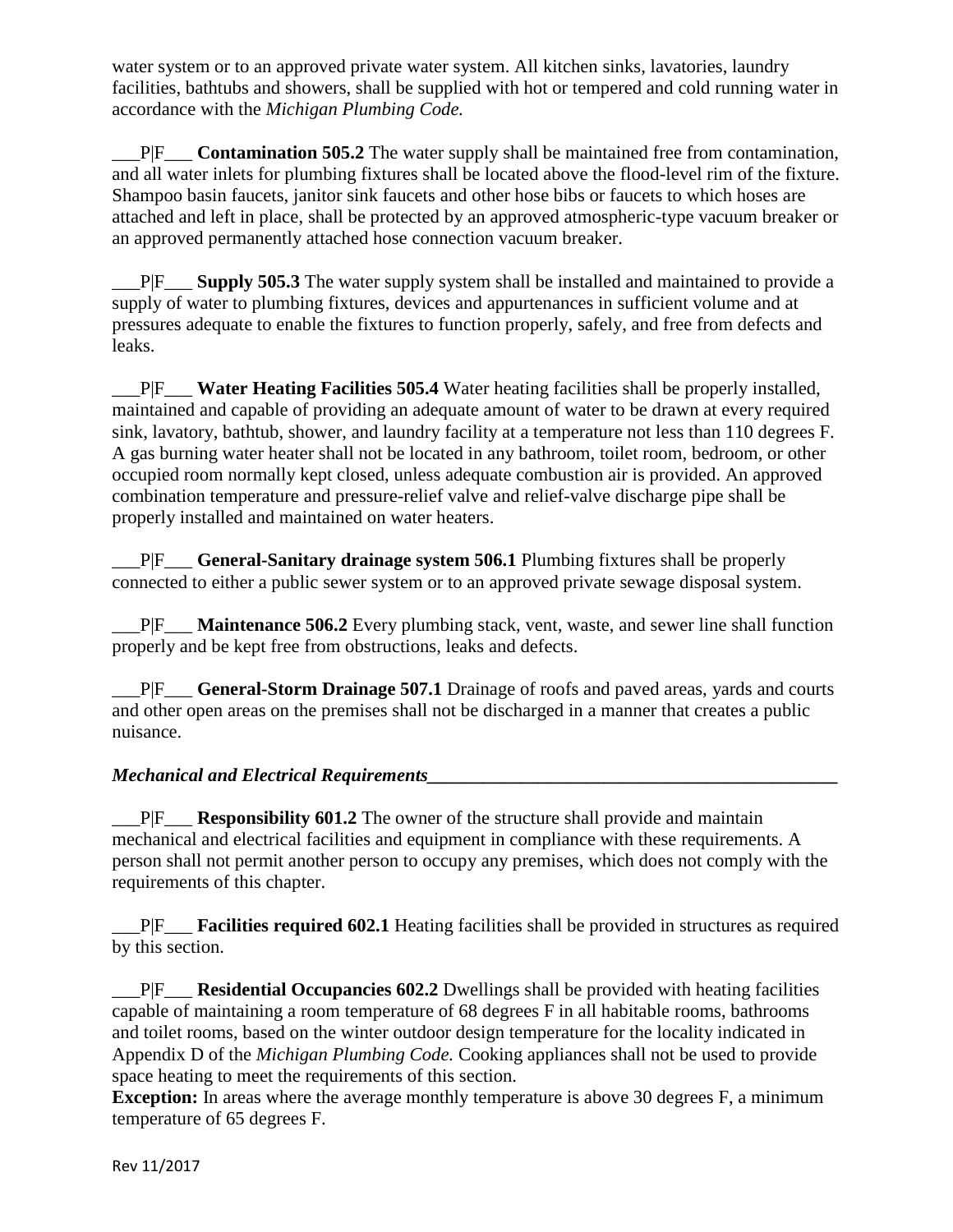\_\_\_P|F\_\_\_ **Heat Supply 602.3** Every owner shall supply heat from September 1st to June 1st to maintain a temperature of not less than 68 degrees F in all habitable rooms, bathrooms, and toilet rooms.

**Exceptions:** When the outdoor temperature is below the winter outdoor design temperature for the locality, maintenance of the minimum room temperature shall not be required provided that the heating system is operating at its full design capacity. The winter outdoor design temperature for the locality shall be indicated in Appendix D of the *Michigan Plumbing Code.* In areas where the average monthly temperature is above 30 degrees F a minimum temperature of 65 degrees F shall be maintained.

\_\_\_P|F\_\_\_ **Occupiable work spaces 602.4** Indoor occupiable work spaces shall be supplied with heat during the period from September 1st and June 1st to maintain a temperature of not less than 65 degrees F during the period the spaces are occupied.

**Exceptions:** Processing, storage and operation areas that require cooling or special temperature conditions. Areas in which persons are primarily engaged in vigorous physical activities.

\_\_\_P|F\_\_\_ **Room temperature measurement 602.5** The required room temperatures shall be measured 3 feet above the floor near the center of the room and 2 feet inward from the center of each exterior wall.

\_\_\_P|F\_\_\_ **Mechanical appliances 603.1** All mechanical appliances, fireplaces, solid fuelburning appliances, cooking appliances and water heating appliances shall be properly installed and maintained in a safe working condition, and shall be capable of performing the intended function.

\_\_\_P|F\_\_\_ **Removal of combustion products 603.2** All fuel-burning equipment and appliances shall be connected to an approved chimney or vent.

**Exception:** Fuel-burning equipment and appliances which are labeled for un-vented operation.

\_\_\_P|F\_\_\_ **Clearances 603.3** All required clearances to combustible materials shall be maintained.

\_\_\_P|F\_\_\_ **Safety Controls 603.4** All safety controls for fuel-burning equipment shall be maintained in effective operation.

\_\_\_P|F\_\_\_ **Combustion air 603.5** A supply of air for complete combustion of the fuel and for ventilation of the space containing the fuel-burning equipment shall be provided for the fuelburning equipment.

\_\_\_P|F\_\_\_ **Energy conservation devices 603.6** Devices intended to reduce fuel consumption by attachment to a fuel burning appliance, to the fuel supply line thereto, or to the vent outlet or vent piping there from, shall not be installed unless labeled for such purpose and the installation is specifically approved.

\_\_\_P|F\_\_\_ **Electrical facilities required 604.1** Every occupied building shall be provided with an electrical system in compliance with the requirements of this section and section 605.

\_\_\_P|F\_\_\_ **Service 604.2** The size and usage of appliances and equipment shall serve as a basis for determining the need for additional facilities in accordance with the *Michigan Electrical Code*. Dwelling units shall be served by a three-wire, 120/240-volt, single-phase electrical service having a rating of not less than 60 amperes.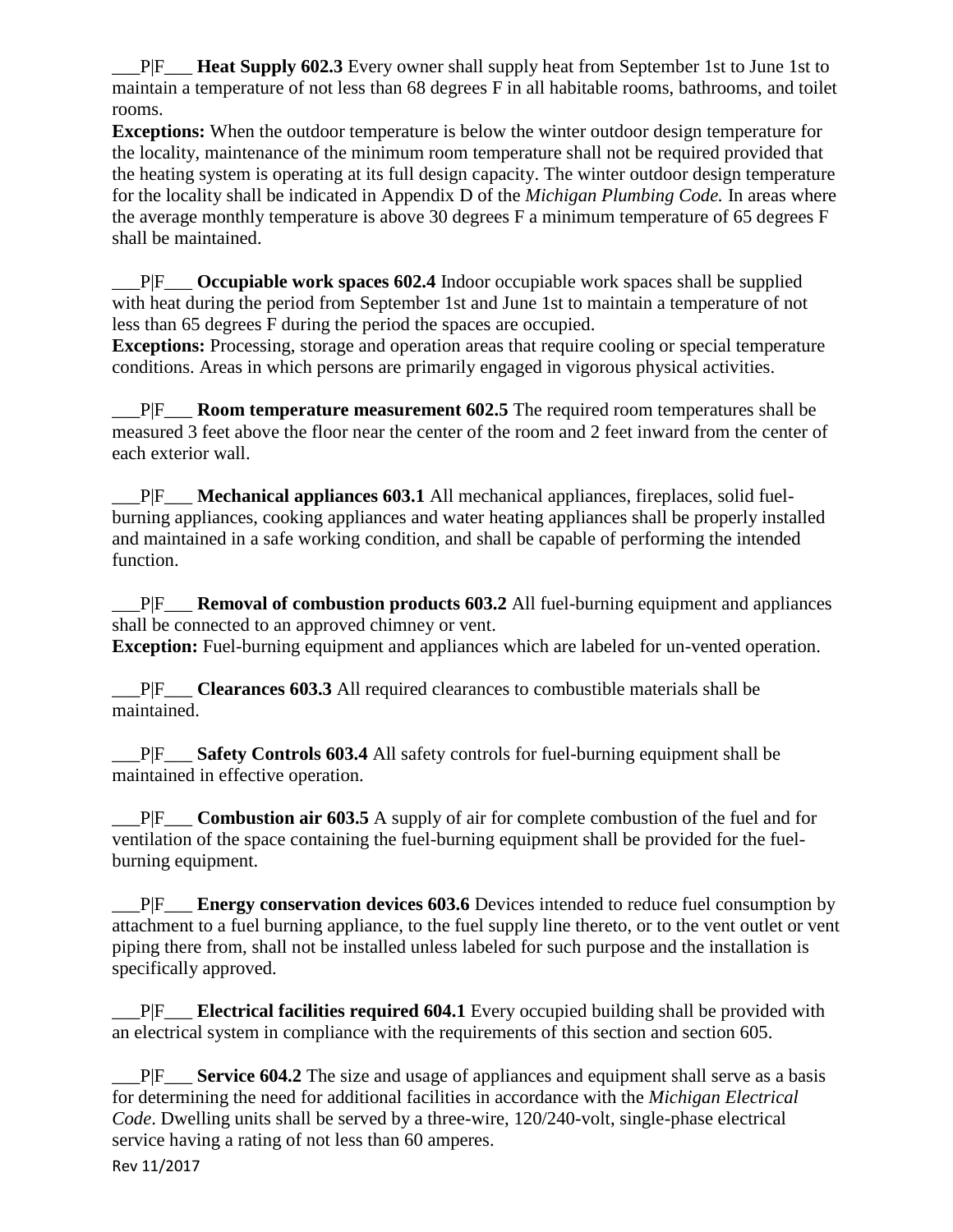\_\_\_P|F\_\_\_ **Electrical system hazards 604.3** Where it is found that the electrical system in a structure constitutes a hazard to the occupants or the structure by reason of inadequate service, improper fusing, insufficient receptacle and lighting outlets, improper wiring or installation, deterioration or damage, or for similar reasons, the code official shall require the defects to be corrected to eliminate the hazard.

\_\_\_P|F\_\_\_ **Installation-Electrical equipment 605.1** All electrical equipment, wiring and appliances shall be properly installed and maintained in a safe and approved manner.

\_\_\_P|F\_\_\_ **Receptacles 605.2** Every habitable space in a dwelling shall contain at least two separate and remote receptacle outlets. Every laundry area shall contain at least one ground-type receptacle or a receptacle with a ground fault circuit interrupter. Every bathroom shall contain at least one receptacle. Any new bathroom receptacle outlet shall have ground fault circuit interrupter protection.

\_\_\_P|F\_\_\_ **Luminaries 605.3** Every public hall, interior stairway, toilet room, kitchen, bathroom, laundry room, boiler room and furnace room shall contain at least one electric lighting fixture.

\_\_\_P|F\_\_\_ **General-Elevators 606.1** Elevators shall be maintained to sustain safely all imposed loads, to operate properly, and to be free from physical and fire hazards. The most current certificate of inspection shall be on display at all times within the elevator, or the certificate shall be available for public inspection in the office of the building operator.

\_\_\_P|F\_\_\_ **Elevators 606.2** In buildings equipped with passenger elevators, at least one elevator shall be maintained in operation at all times when the building is occupied. **Exception:** Where there is only one elevator, it is permitted to be temporarily out of service for testing or servicing.

\_\_\_P|F|\_\_\_ **General-Duct systems 607.1** Duct systems shall be maintained free of obstructions and shall be capable of performing the required function.

### *Fire Safety Requirements*

\_\_\_P|F\_\_\_ **Responsibility 701.2** The owner shall provide and maintain such fire safety facilities and equipment in compliance with these requirements. A person shall not permit another person to occupy any premises that do not comply with the requirements of this chapter.

\_\_\_P|F\_\_\_ **General means of egress 702.1** A safe, continuous and unobstructed path of travel shall be provided from any point in a building or structure to the public way. Means of egress shall comply with the *Michigan Building Code.*

\_\_\_P|F\_\_\_ **Aisles 702.2** The required width of aisles in accordance with the *Michigan Building Code* shall be unobstructed.

\_\_\_P|F\_\_\_ **Locked Doors 702.3** All means of egress doors shall be readily openable from the side from which egress is to be made without the need for keys, special knowledge or effort, except where the door hardware conforms to that permitted by the *Michigan Building Code.*

Rev 11/2017 \_\_\_P|F\_\_\_ **Emergency escape openings 702.4** Required emergency escape openings shall be maintained in accordance with the code in effect at the time of construction, and the following.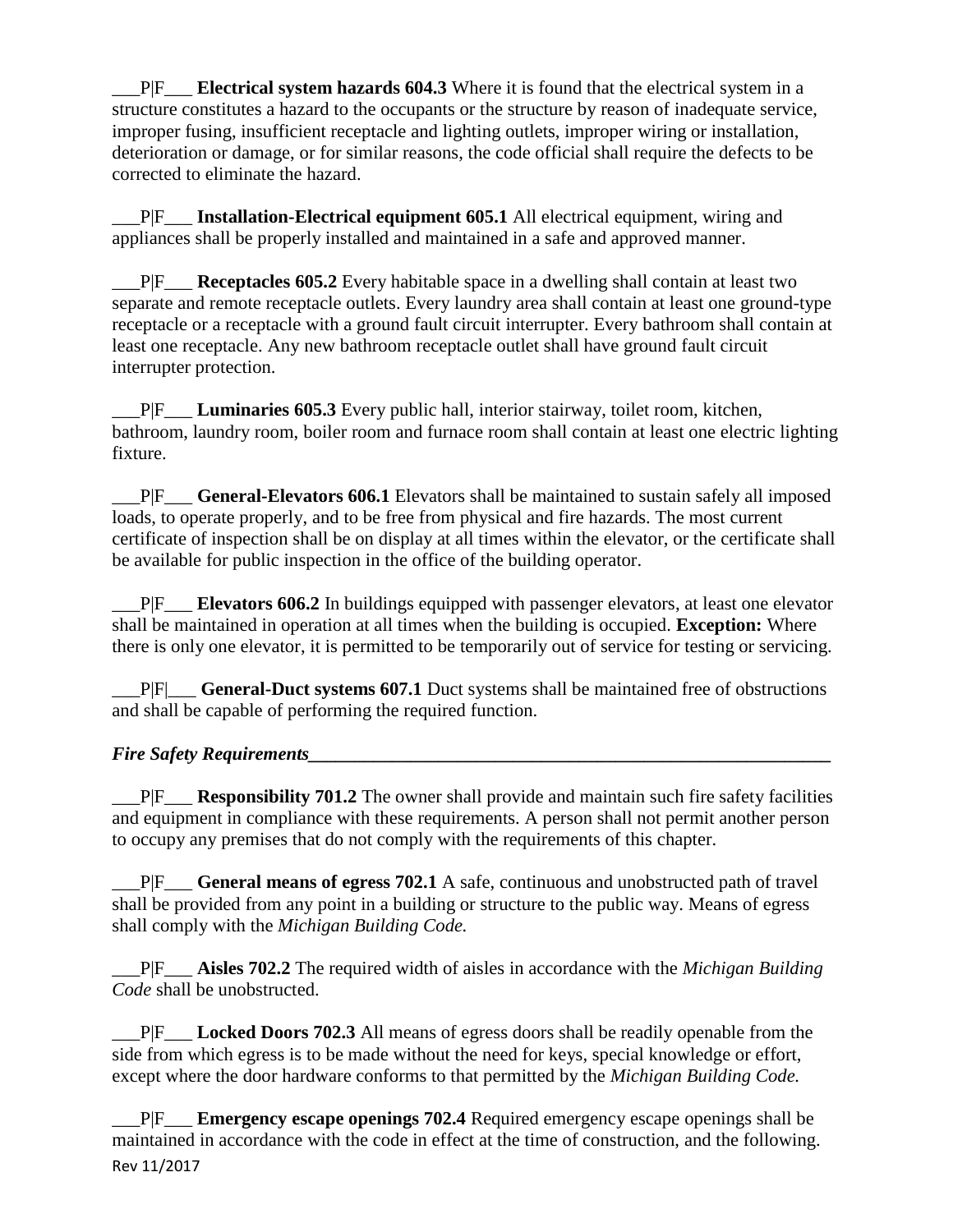Required emergency escape and rescue openings shall be operational from inside of the room without the use of keys or tools. Bars, grilles, grates or similar devices are permitted to be placed over emergency escape and rescue openings provided the minimum net clear opening size complies with the code that was in effect at the time of construction and such devices shall be releasable or removable from the inside without the use of a key, tool or force greater than that which is required for normal operation of the escape and rescue opening.

\_\_\_P|F\_\_\_ **Fire-resistance-rated assemblies 703.1** The required fire-resistance rating of fireresistance-rated walls, fire stops, shaft enclosures, partitions, and floors shall be maintained in accordance with the *Michigan Building Code* at the time of construction.

\_\_\_P|F\_\_\_ **Opening Protectives 703.2** Required opening protectives shall be maintained in a working condition. All fire smoke stop doors shall be maintained in working condition. Fire doors and smoke barrier doors shall not be blocked or obstructed or made inoperable.

\_\_\_P|F\_\_\_ **General fire protection systems 704.1** All systems, devices and equipment to detect a fire, actuate an alarm, or suppress or control a fire or any combination thereof, shall be maintained in a working condition at all times in accordance with the *International Fire Code.*

\_\_\_P|F\_\_\_ **Smoke Alarms 704.2** Single or multiple station smoke alarms shall be installed and maintained in groups R-2, R-3,R-4 and in dwellings not regulated in group R occupancies, regardless of occupant load at all of the following locations: On the ceiling or wall outside of each separate sleeping area and in the immediate vicinity of bedrooms. In each room used for sleeping purposes. In each story within a dwelling unit, including basements and cellars but not including crawl spaces and uninhabitable attics. In dwellings where there are split levels and without an intervening door between the adjacent levels, a smoke alarm installed on the upper level shall suffice for the adjacent lower level provided that the lower level is less than one full story below the upper level. Single or multiple station smoke alarms shall be installed in accordance with the *International Fire Code.*

P|F Interconnection 704.2.2 Where more than one smoke alarm is required to be installed within an individual dwelling unit in Group R-2, R-3, R-4 and in dwellings not regulated as Group R occupancies, the smoke alarms shall be interconnected in such a manner that the activation of one alarm will activate all of the alarms in the individual unit. The alarm shall be clearly audible in all bedrooms over background noise levels with all intervening doors closed.

### **Exceptions:**

- **1.** Interconnection is not required in buildings which are not undergoing alterations, repairs, or construction of any kind.
- **2.** Smoke alarms in existing areas are not required to be interconnected where alterations or repairs do not result in the removal of interior wall or ceiling finishes exposing the structure, unless there is an attic, crawl space or basement available which could provide access for interconnection without the removal of interior finishes.